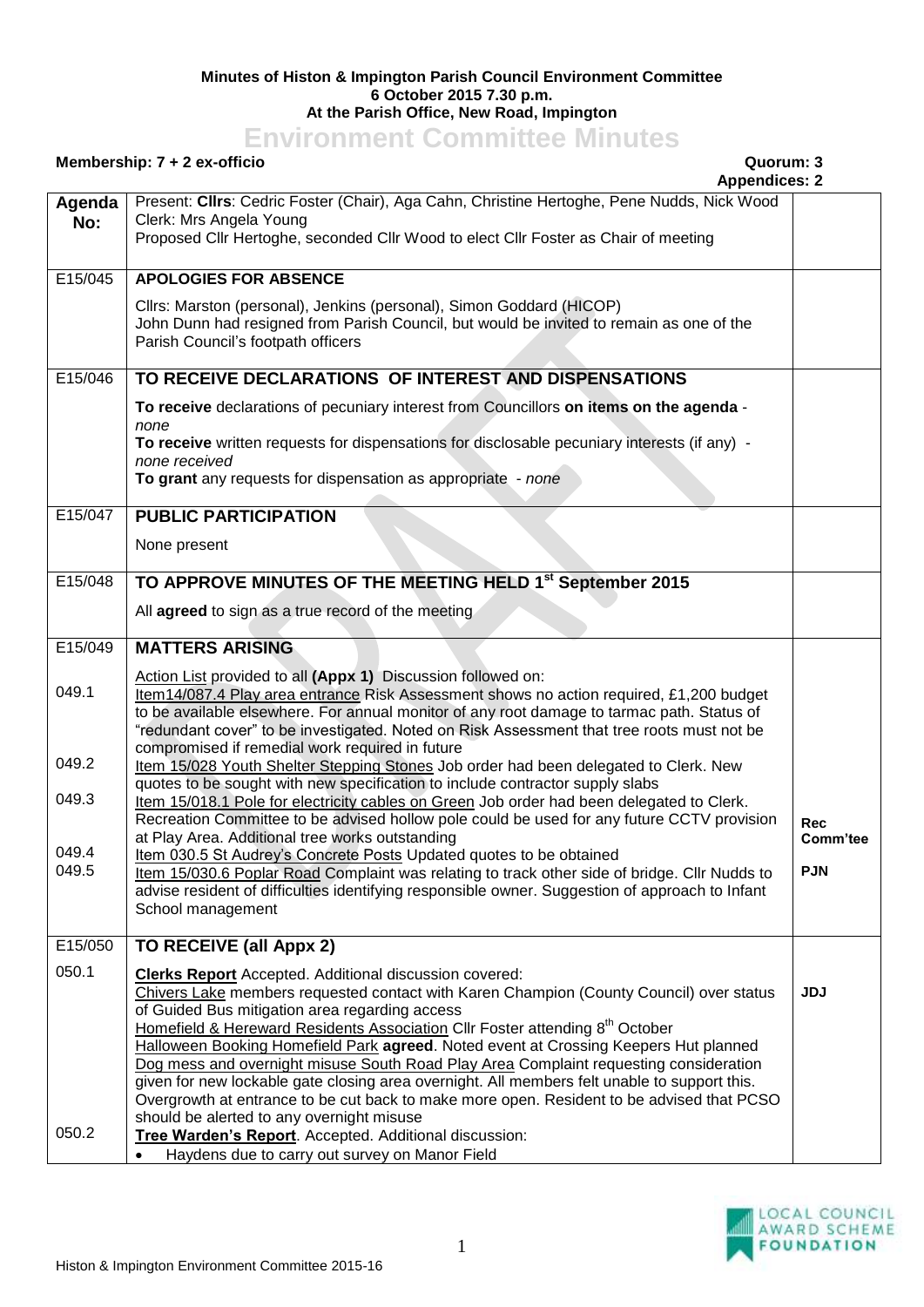|                | Barcham Tree Seminar had been fully booked<br>$\bullet$<br>Tree Warden reported on works needed on 5-10 Parish Council owned trees. Quotes to<br>$\bullet$<br>be sought and any necessary work ordered, delegated to Clerk working with Tree Warden<br>Tree Warden had advised Cllr Foster of issues raised by residents at The Coppice and<br>$\bullet$ | <b>PJN</b>                     |
|----------------|----------------------------------------------------------------------------------------------------------------------------------------------------------------------------------------------------------------------------------------------------------------------------------------------------------------------------------------------------------|--------------------------------|
|                | Orchard Road<br>Tree Warden approaching SCDC Trees Officer regarding enforcement of replacement<br>$\bullet$<br>tree planting policy in Histon & Impington                                                                                                                                                                                               | <b>PJN</b>                     |
| 050.3          | Allotment Officer's Report Accepted. Additional discussion on:<br>Timings of renewal. Next year (2016) agreed to write to plotholders 1 <sup>st</sup> August for reply by<br>$\bullet$<br>30 <sup>th</sup> August to say if retaining plot for a further 12 months, thus enabling vacant plots to be                                                     |                                |
|                | taken by waiting list members for start of season<br>Pick Your Plot event planned for weekend 17 <sup>th</sup> October or 24 <sup>th</sup> October. Cllr Nudds to<br>$\bullet$<br>liaise with allotment clerk                                                                                                                                            | <b>PJN/CP</b>                  |
|                | Damage to Allotment Fence panel requires replacement. Committee member to visit<br>$\bullet$<br>property to discuss                                                                                                                                                                                                                                      |                                |
|                | Deposits on Allotments agreed to consider options for future years<br>$\bullet$<br>Gatehouse Road Haulage agreed to request further mow (N Unwin)                                                                                                                                                                                                        |                                |
| 050.4<br>050.5 | Footpath Officer's Report Accepted.<br><b>Sustainability Working Party Report Accepted</b>                                                                                                                                                                                                                                                               |                                |
| 050.6          | Village Green Report Accepted. Additional discussion:<br>Agreed to continue watching brief white posts south Green. For re-assessment annually<br>$\bullet$                                                                                                                                                                                              |                                |
|                | Brook Improvement Works Meeting to be arranged by SCDC. Project Management skills,<br>$\bullet$<br>funding application required. Cllr Nudds to check on recommendations from Rob<br>Mungovan on annual treatment of existing marginal planting, including "thatching" pull out.<br>Agreed to ask Buchans to cut back as appropriate February 2016        | <b>PJN</b>                     |
| 050.7          | Risk Assessments noted 2 raised on Duck Platform railings and Play Area entrance<br><b>Burial Ground Report</b> Accepted. Further discussion on:                                                                                                                                                                                                         |                                |
|                | Outstanding issues from recent walkabout. Solution to spoil not yet found.<br>$\bullet$<br>Enviro.volunteers continued to take away for use elsewhere. Compost bins need<br>replacing, Cllr Hertoghe to discuss options with groundsman                                                                                                                  | <b>CH</b>                      |
|                | Enviro. Volunteers due to carry out work 9 <sup>th</sup> October, including removal of old fencing etc<br>$\bullet$<br>behind waste bin shed                                                                                                                                                                                                             |                                |
| 050.8          | <b>HICOP Report</b><br>Successful apple juicing day held<br>$\bullet$                                                                                                                                                                                                                                                                                    |                                |
|                | Last mow has taken place<br>$\bullet$<br>Request for road signs to direct people to Orchard. Noting possible idea for Public Art<br>$\bullet$                                                                                                                                                                                                            | <b>Highways</b>                |
|                | project, agreed to refer to Highways Committee                                                                                                                                                                                                                                                                                                           | Comm                           |
| E15/051        | <b>OTHER MATTERS</b>                                                                                                                                                                                                                                                                                                                                     | <b>FLA</b>                     |
| 051.1          | Action Plan 2016-17 Members reviewed aims and updated paper for review by Finance, Legal<br>& Admin Committee 12 <sup>th</sup> October 2015                                                                                                                                                                                                              | Comm                           |
| 051.2          | Community Events at Homefield Park Cllrs Nudds and Cahn to develop proposals and bring<br>back to Committee as a proposal for decision                                                                                                                                                                                                                   | <b>PJN/AC</b>                  |
| 051.3          | <b>Public Art Issues</b><br>To agree BT telephone box adoption Agreed to investigate scheme to ensure no liability                                                                                                                                                                                                                                       |                                |
|                | if adoption agreed without an agreed scheme to renovate/re-use. If so, agreed to adopt<br>for sum of £1 and report back on next steps. If not, adoption plans to be cancelled                                                                                                                                                                            |                                |
|                | To agree Committee support for investigations into<br>$\bullet$<br>a) One off commissioned piece of art on non-pedestrian side of guided busway flyover<br>and                                                                                                                                                                                           |                                |
|                | b) Legal graffiti art site on pedestrian/cyclist side<br>Proposals had been supported at Youth Committee for Public Art Working Party to investigate                                                                                                                                                                                                     |                                |
|                | and deliver through the Environment Committee, if agreed. All in favour to support and ask the<br>Public Art WP to set things in motion                                                                                                                                                                                                                  | <b>Public Art</b><br><b>WP</b> |
| 051.4          | Cambs County Council Walkabout Feedback Cllr Foster regularly reported on issues<br>raised/work undertaken by County Council Highways. Residents comments re loss of light due<br>to trees in Pages Close were not County Council issues and residents should be advised to                                                                              |                                |
|                | approach their neighbours or SCDC for Arbitration Service. Doctors Close members could not<br>support removal of footpath as suggested by resident                                                                                                                                                                                                       |                                |
| 051.5          | South Cambridgeshire District Council Issues with non-emptying of bins and dog bins noted.<br>Outer case still not provided for litter bin New Road bus shelter. Big Tidy Up Cllr Foster was                                                                                                                                                             |                                |